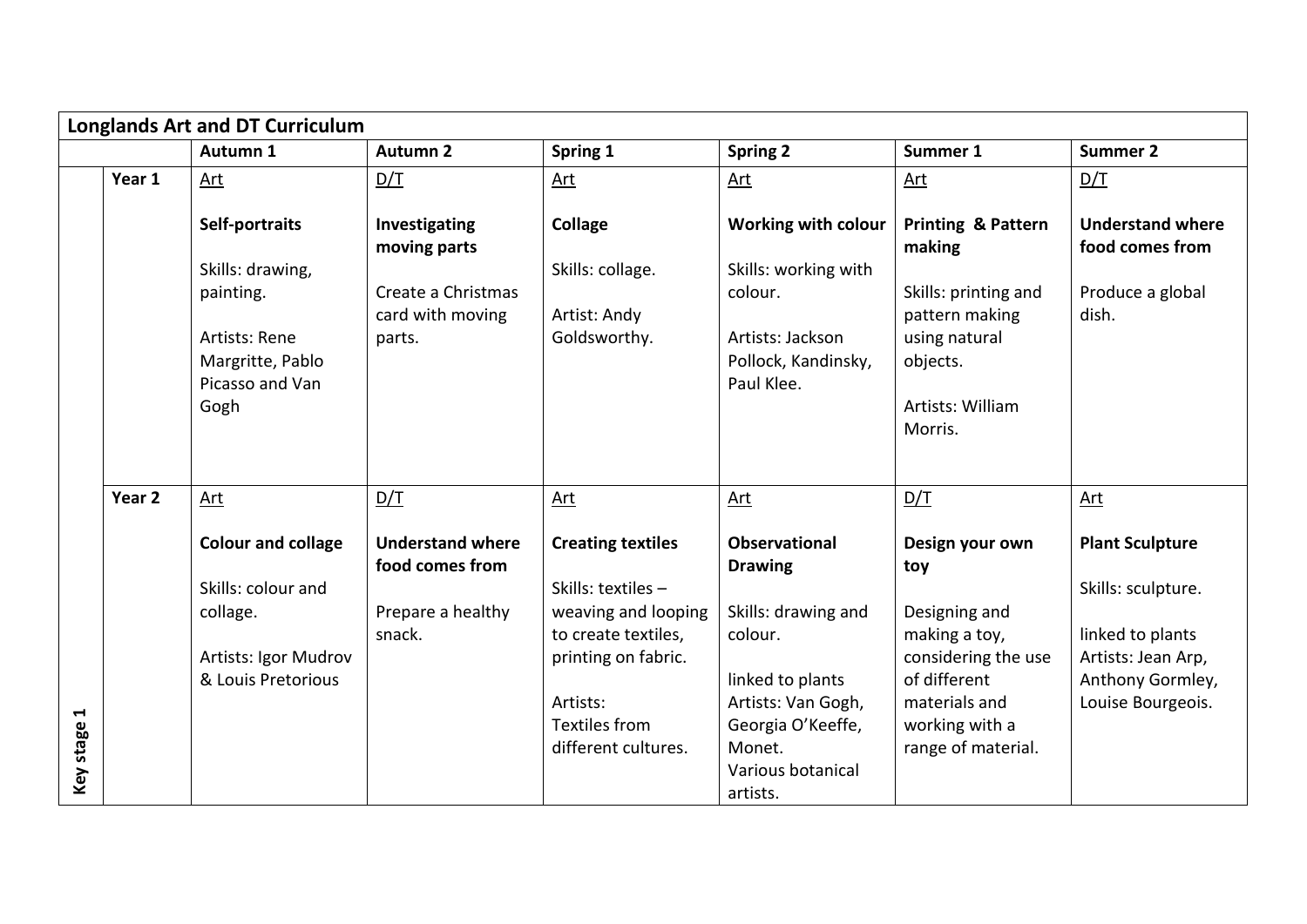|                           | Year 3 | D/T                                                            | Art                                                                                                                                                | Art                                                                                                 | Art                                                                                                                                                           | D/T                                                                                                    | Art/DT                                                                                                              |
|---------------------------|--------|----------------------------------------------------------------|----------------------------------------------------------------------------------------------------------------------------------------------------|-----------------------------------------------------------------------------------------------------|---------------------------------------------------------------------------------------------------------------------------------------------------------------|--------------------------------------------------------------------------------------------------------|---------------------------------------------------------------------------------------------------------------------|
|                           |        | Design a bridge                                                | <b>Stamps</b>                                                                                                                                      | Landscapes                                                                                          | Create cave art                                                                                                                                               | <b>Prehistoric food</b>                                                                                | Create a prehistoric<br>pot                                                                                         |
|                           |        | Art<br>Investigate how to<br>join fabrics.<br>Skill: Textiles. | Look at the history<br>of the Penny Black.<br>Create a modern<br>stamp.<br>Skills: drawing,<br>printing.<br>Artists: William<br>Wyon, Andy Warhol. | Skills: drawing,<br>painting.<br><b>Artists: Alfred Sisley</b><br>and Lewis Lowry,<br>David Hockney | Skills: printing,<br>considering<br>appropriate tools.<br>Artists:<br><b>Historical art from</b><br>different cultures.<br>Richard Long 'Mud<br>Hand Circle.' | Compare prehistoric<br>diet to the modern<br>day menu.                                                 | Skills: sculpture<br>Design, make and<br>evaluate.<br>Artists:<br><b>Historical art from</b><br>different cultures. |
|                           |        |                                                                |                                                                                                                                                    |                                                                                                     |                                                                                                                                                               |                                                                                                        |                                                                                                                     |
|                           | Year 4 | Art                                                            | <u>Art</u>                                                                                                                                         | D/T                                                                                                 | <u>Art</u>                                                                                                                                                    | D/T                                                                                                    | <b>Art</b>                                                                                                          |
|                           |        | <b>Create a Roman</b><br><b>Mosaic</b><br>Skills: collage.     | Develop weaving<br>skills<br>Skill: Textiles.                                                                                                      | Design and create a<br>buzzer game<br>Design and create a                                           | <b>Working with colour</b><br>Skills: drawing,<br>working with colour                                                                                         | <b>Egyptian Art</b><br>Select from and use<br>wide range of                                            | <b>Observational</b><br>drawings<br>Skills: Drawing -                                                               |
| $\sim$<br>Lower Key stage |        | Create a Roman<br>mosaics.                                     | <b>Textiles felting</b><br>workshop.                                                                                                               | musical instrument                                                                                  | -contrast pointillism<br>and watercolour.<br>Artists: George<br>Seurat and Kitti<br>Narod.                                                                    | materials to create a<br>Cartouche (clay,<br>paper mache,<br>cardboard).<br>Design and make a<br>mask. | maps.                                                                                                               |